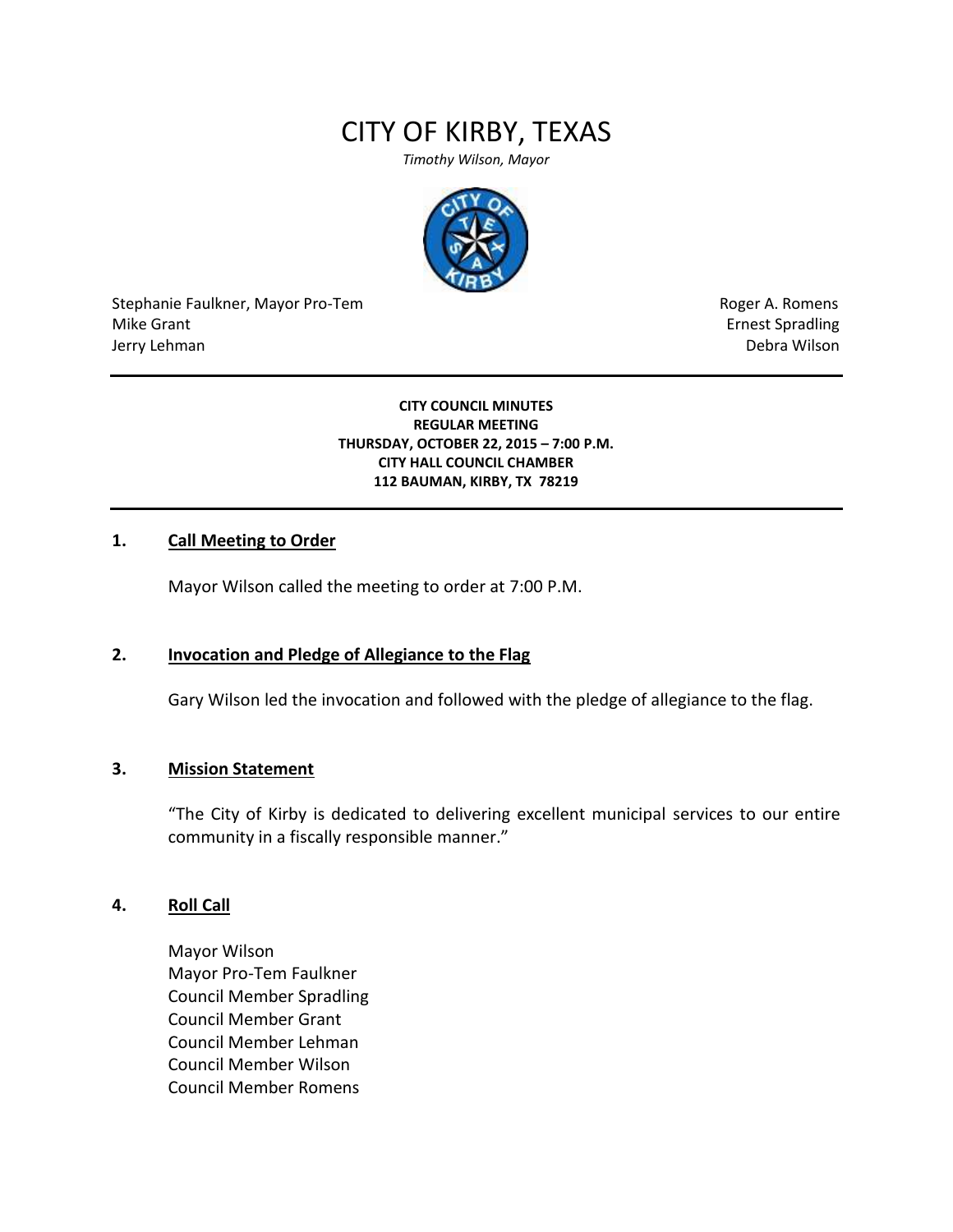CITY COUNCIL REGULAR MEETING OCTOBER 22, 2015 Page **2** of **9**

#### **5. Citizen Participation**

There were not any citizens signed up to participate.

#### **6. Consent Agenda**

#### a. Regular Council Minutes - September 24, 2015

Mayor Pro-Tem Faulkner moved to table this item due to the incorrect date for the minutes to be considered; seconded by Council member Lehman. With all voting, "aye" the motion carried.

#### b. Accept Investment Report Quarter Ending September 30, 2015

Mayor Pro-Tem Faulkner moved to accept the Investment Report Quarter Ending September 30, 2015; seconded by Council Member Wilson. With all voting, "aye" the motion carried.

#### **7. Presentations**

#### a. Proclamation B.A.N. Road Rage Recognizing Braylon Anthony Nelson

Kevin Riedel, Fire Chief, read the proclamation recognizing B.A.N. Road Rage. Mayor Wilson presented the proclamation to Braylon Anthony Nelson. Braylon spoke a few words.

#### b. Recognition Of All Participants Supporting National Night Out

Kevin Bois, Police Chief, and Devona Palomo, Police Secretary recognized the participants for their support of National Night Out. Elizabeth Kuhlman - RBFCU, Florence Coronado - HEB, Leticia Zamora - Target, Tom Armstrong - Republic Services, Cathy Aranda - Dr. Pepper-Snapple Group, Lorinda Inocencio - Coca-Cola, Mr. and Mrs. Colburn - Drake's Fun Foods, Edward Puente - DJ, and Norma Hamby and the Senior Center Volunteers.

Mayor Wilson recognized city staff that were helping with the event.

#### c. Solar Panel Program Presentation – CPS Energy

Roland Hinojosa, CPS Energy, introduced Shannon Wagner who presented the solar panel program.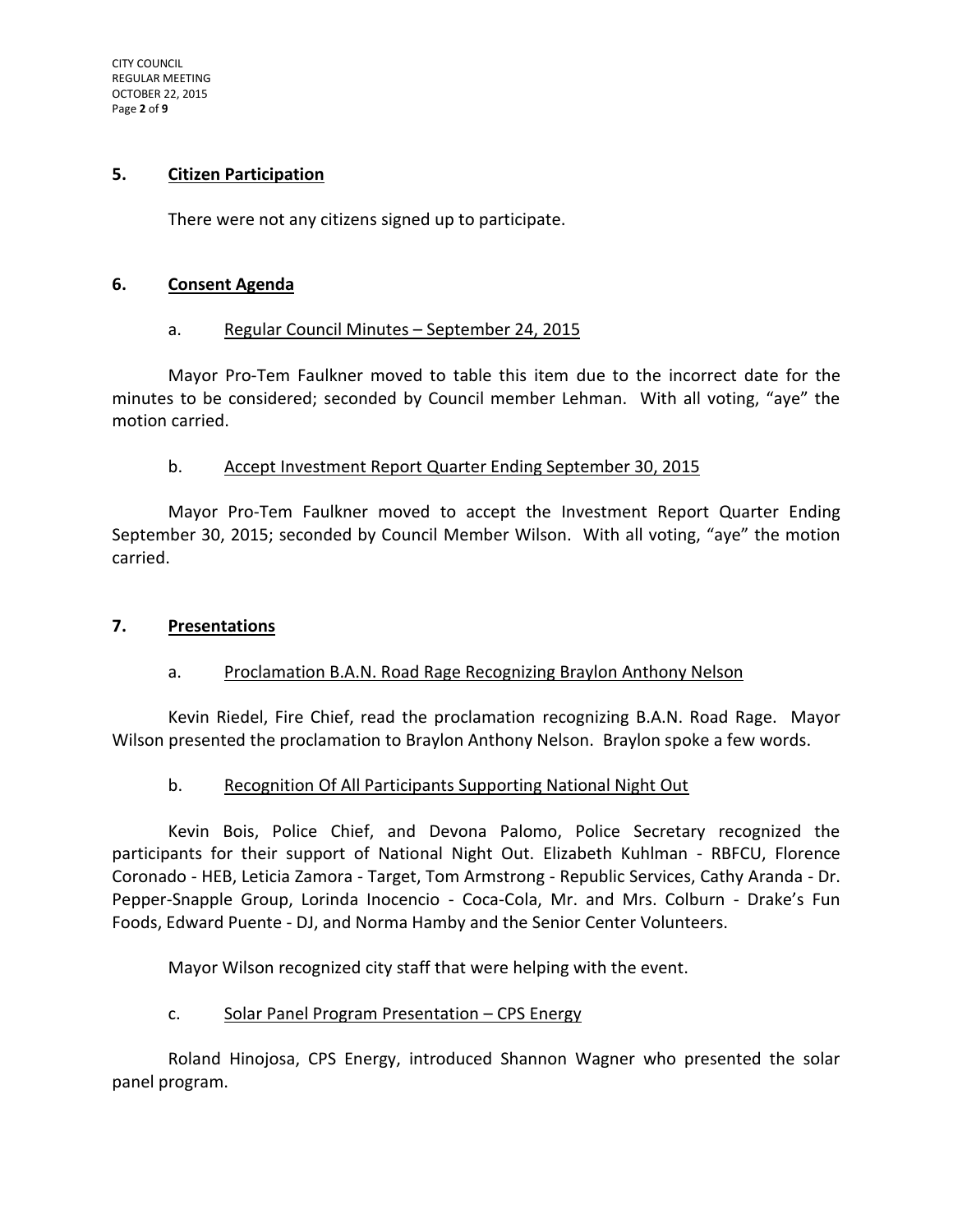Roland Hinojosa informed Council he will provide a presentation on the smart meter conversion at a later date.

d. City Water and Sewer Lines Presentation – Roger Aguillon, Director of Public Works

Roger Aguillon, Director of Public Works, provided an update on the City water and sewer lines. He informed Council the city engineer delivered a water distribution map and wastewater collection map to public works. The mains that should be addressed are Vinecrest, Hickory Hill, Coral Mist, and Cinderella. The cost estimates to pursue these replacements will be requested after Council announces which mains to start replacing first. Along with water main replacements Council needs to consider street work and sewer main replacements to be done at one time.

## **8. Discussion And Possible Action**

a. Discussion And Possible Action To Consider Ordinance No. O-2015-775 Designating The Official City Newspaper For Publication of Matters Pertaining To The City Of Kirby

Patty Cox, City Secretary, provided Council information regarding publication in a newspaper and the importance of an official newspaper to provide valuable information to the residents of Kirby.

Mayor Wilson suggested inviting a representative from NE Herald to discuss the delivery of the paper in the City of Kirby.

Council Member Grant volunteered to contact NE Herald regarding the distribution concerns.

## b. Discussion And Possible Action Establishing Goals For The City Of Kirby

Mayor Wilson stated every year Council to set at least five goals to achieve. Street sweeper will help achieve the goal of cleaning the City. Economic development is important to our growth.

Council Member Spradling stated we need to promote professional development in the City. He suggested networking with businesses and schools in other areas to promote our City.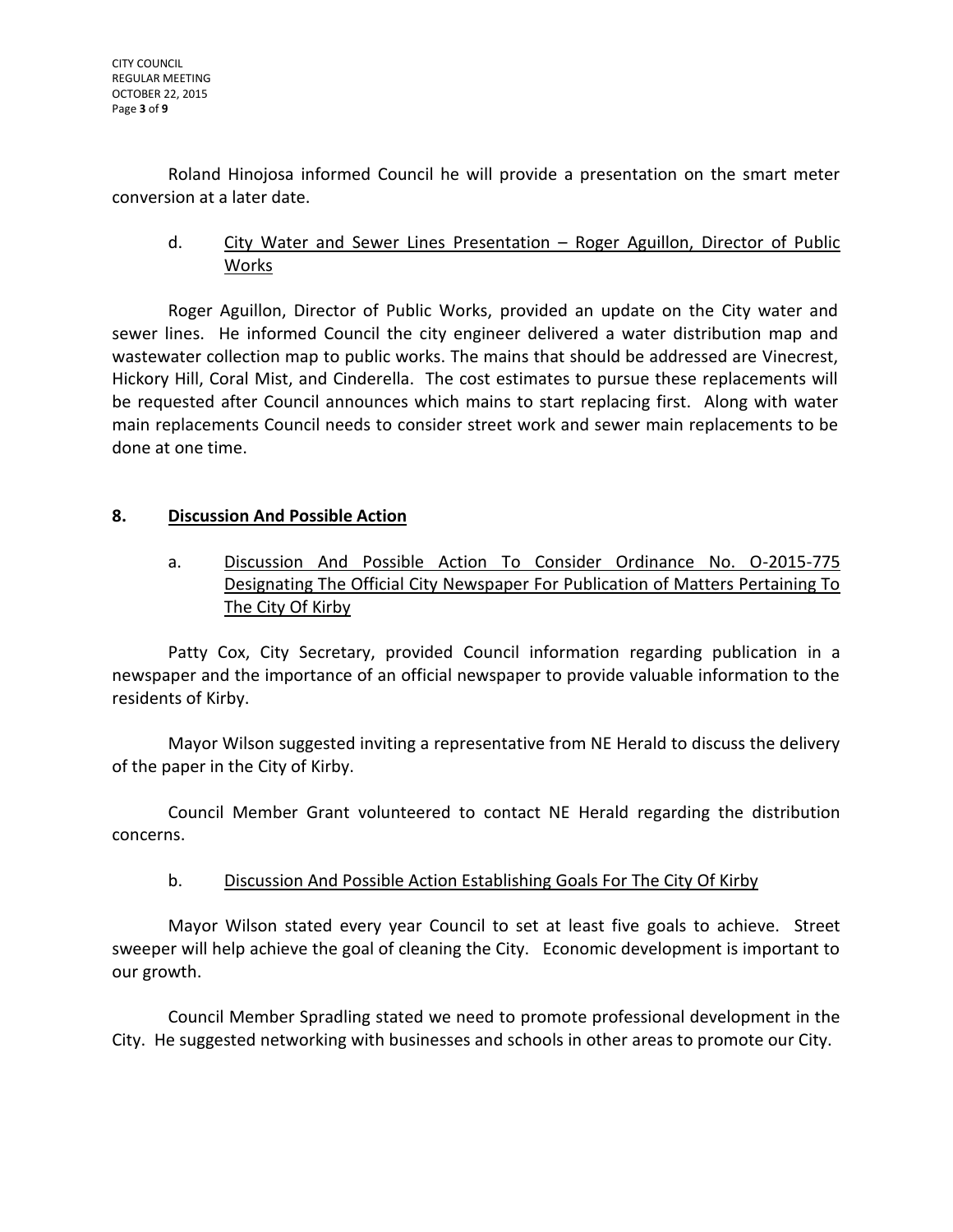CITY COUNCIL REGULAR MEETING OCTOBER 22, 2015 Page **4** of **9**

Council Member Romens suggested conducting workshops with representatives from each committee to discuss one, five and ten year goals. Doing this will provide guidance for the future.

Mayor Wilson stated a starting place would be with the Planning and Zoning Comprehensive Plan.

Council Member Grant suggested starting a program to recognize businesses for their improvements.

Mayor Pro-Tem Faulkner said a form for the public to nominate a business could be made available and they could vote on the business and send it to the Economic Development Committee for recognition and place the business on the City website once a month or once a quarter.

Council Member Lehman said the Economic Development Committee has a quarterly business alliance breakfast to hear what businesses would like to see in Kirby. December 4 is the next breakfast.

Mayor Pro-Tem Faulkner said our communication is antiquated by using the fire department to announce when the water will be turned off during the weekend. We are falling short with communicating with our community and we need a better way to provide information for residents.

c. Discussion And Possible Action To Consider The Recommendation From The Ordinance Review Committee Regarding Chapters 90 And 93 From The Codified **Ordinances** 

Mayor Pro-Tem Faulkner identified the recommended changes the Ordinance Review Committee addressed at their last meeting. Kevin Riedel, Fire Chief, attended the meeting and provided the following recommendations for changes to Chapter 93:

Change the Edition of the International Code from 2006 to 2015.

Sec. 103.2. 1. The Fire Code Official for the City of Kirby shall be the Fire Chief/Fire Marshal. (Include Fire Chief)

903.2.10.6 Buildings over **10,000 12,000**sg. ft. An automatic sprinkler system shall be installed throughout all new buildings with a building area over  $\frac{40,000}{12,000}$  sq. ft.

905.3.8 905.3.3 Building Area. In buildings exceeding 10,000 square feet in area per story, Class I automatic wet or manual wet standpipes shall be provided where any portion of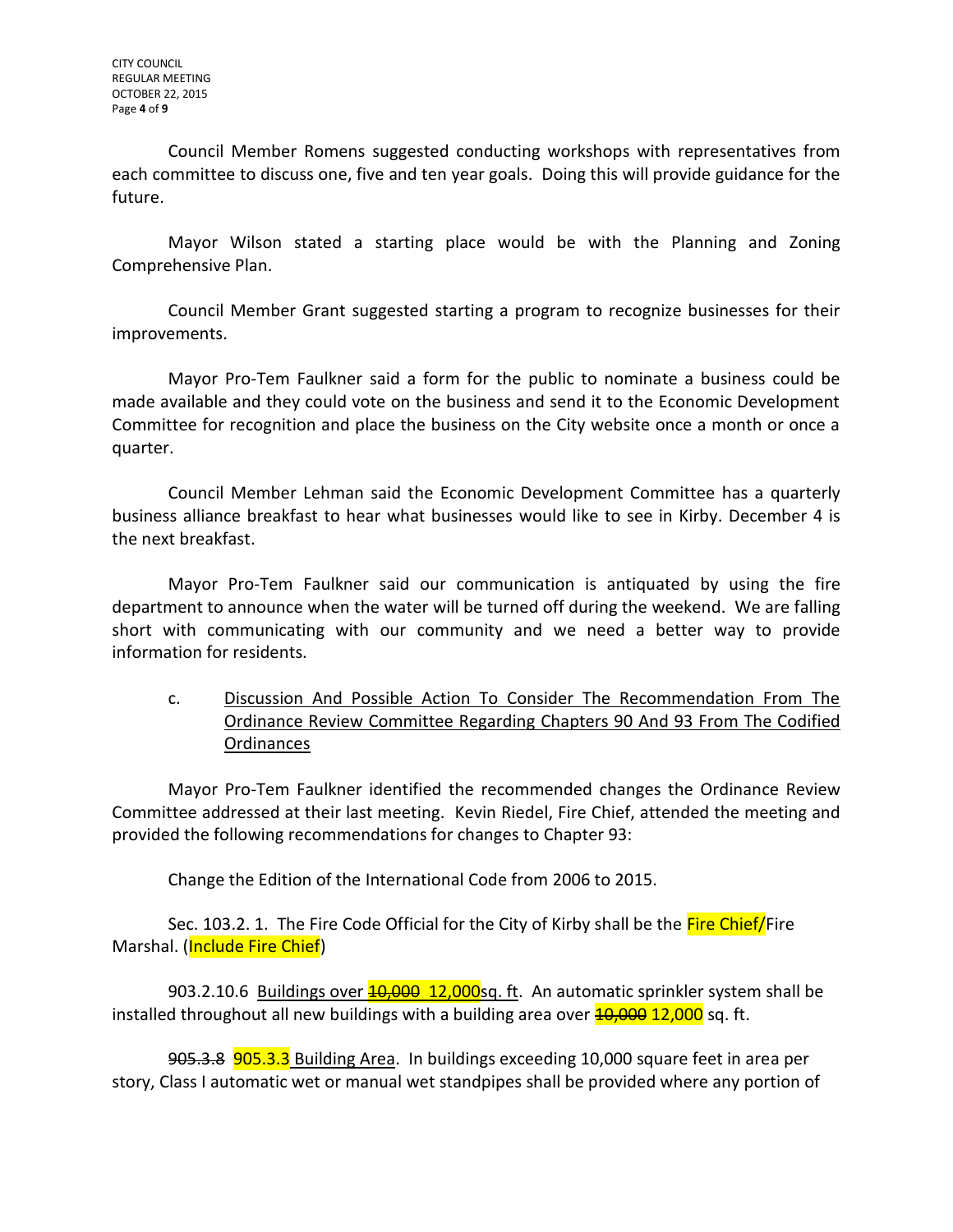the building's interior area is more than 200 feet of travel, vertically and horizontally, from the nearest point of fire department vehicle access.

1020.1.<sup>7</sup> Smoke proof Enclosures. In buildings required to comply with Section 403 or 405, each of the exits of a building that serves stories where any floor surface is located more than 55 feet above the lowest level of fire.

Section 2204 2304 is amended to read as follows:

2204.3 2304.3 Unattended Self-service Motor Fuel-dispensing Facilities. Unattended self-service motor fuel-dispensing facilities shall comply with Sections 2204.3.1 through 2204.3.13.

2204.3.9 All fire suppression systems shall be installed, and maintained by companies and persons holding the required certificates of competency and registrations issued by the State Fire Marshal's Office.

The Committee discussed the information they received pertaining to junk vehicles, abandoned vehicles and exceptions.

The changes are being recommended to Chapter 90 are:

**ABANDONED MOTOR VEHICLE.** A motor vehicle that is inoperable, over five years old and is left unattended on public property for more than 48 hours, or a motor vehicle that has remained illegally on public property for a period of more than 48 hours, or a motor vehicle that has remained on private property without the consent of the owner or person in control of the property for more than 48 hours, or a motor vehicle left unattended on the public right-ofway within the city in excess of 48 hours.

§ 90.06 PUBLIC HEARING.

(A) Upon a request for a public hearing in accordance with the provisions of  $\S$  [90.05,](http://www.amlegal.com/nxt/gateway.dll?f=jumplink$jumplink_x=Advanced$jumplink_vpc=first$jumplink_xsl=querylink.xsl$jumplink_sel=title;path;content-type;home-title;item-bookmark$jumplink_d=texas%28kirby%29$jumplink_q=%5bfield%20folio-destination-name:%2790.05%27%5d$jumplink_md=target-id=JD_90.05) the Police Department shall arrange for a public hearing and determination on the matter of the removal and abatement of the public nuisance to be scheduled before the City Manager municipal court judge who is hereby designated by the City Council as the city official who shall conduct hearings on the abatement and removal of public nuisances. The hearing shall not be held earlier than the eleventh day after the date of service of notice.

# Compare this item to Live Oak Code #13.97.

**S** 90.08 REMOVAL OF VEHICLE.

 (A) Any resolution of the City Council or order of the court requiring the removal of a vehicle or a part thereof shall include a description of the vehicle, and the correct identification number and license number of the vehicle, if available at the site.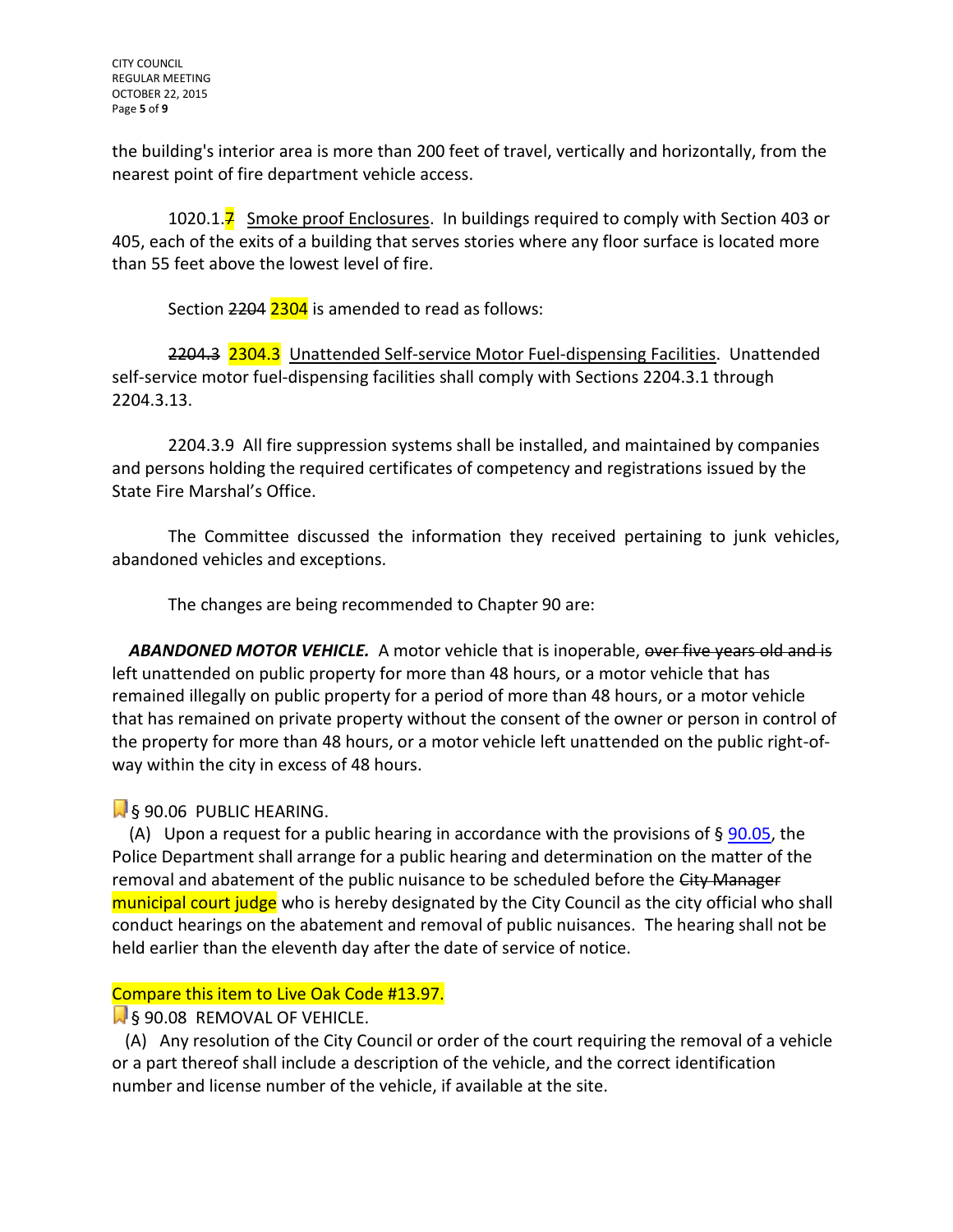(B) Within five days after the date of removal, notice shall be given to the State Department of Transportation identifying the vehicle or part thereof.

 (C) After a vehicle has been removed, it shall not be reconstructed or made operable. ('90 Code, § 13-33) (Ord. 2009-678, passed 9-3-09)

#### Live Oak #13-97

Sec. 13-97. - Removal of vehicle.

Within ten days after notice has been delivered to the owner or occupant of the premises on which a junked vehicle is located if a hearing is not requested, or if a hearing is requested, within ten days after an order requiring the removal of such junked vehicle has been served upon or delivered to the owner or occupant or the premises on which said vehicle is located, the chief of police of the city, members of the police department of the city, or the city's code compliance officer, acting under the direction of the chief of police, or any other duly authorized person may, if said nuisance has not been abated, remove or cause to be removed the vehicle which was the subject of such notice to a scrap yard, a motor vehicle demolisher, or the city storage yard for impounded vehicles. (this will take the place of entire 90.08 Removal of Vehicle)

## [Co](javascript:void(0))mpare this item to Live Oak Code #13-95.3

§ 90.09 EXCEPTIONS.

This chapter shall not apply to a vehicle or vehicle part:

 (A) That is completely enclosed in a building in a lawful manner and is not visible from the street or other public or private property; or

 (B) That is stored or parked in a lawful manner on private property in connection with the business of a licensed vehicle dealer or junkyard, or that is an antique or special interest vehicle stored by a motor vehicle collector on the collector's property, if the vehicle or part and the outdoor storage area, if any, are:

- (1) Maintained in an orderly manner;
- (2) Not a health hazard; and

 (3) Screened from ordinary public view by appropriate means, including a fence, rapidly growing trees, or shrubbery.

('90 Code, § 13-34) (Ord. 2009-678, passed 9-3-09)

City of Live Oak #13-95.3Antique and special interest vehicles stored by a collector on his property, provided that the vehicles and the outdoor storage areas are maintained in such a manner that they do not constitute a health hazard and are screened from ordinary public view by means of a fence, rapidly growing trees, shrubbery, or other appropriate means. By the term "other appropriate means" is meant either a custom made or a manufactured tarpaulin which conforms to the contours of the automobile and totally covers the vehicle so as to entirely obscure it from view. The tarpaulin must be maintained in good condition (no rips, holes or tears, etc.). (This will take the place of entire 90.09 Exceptions.)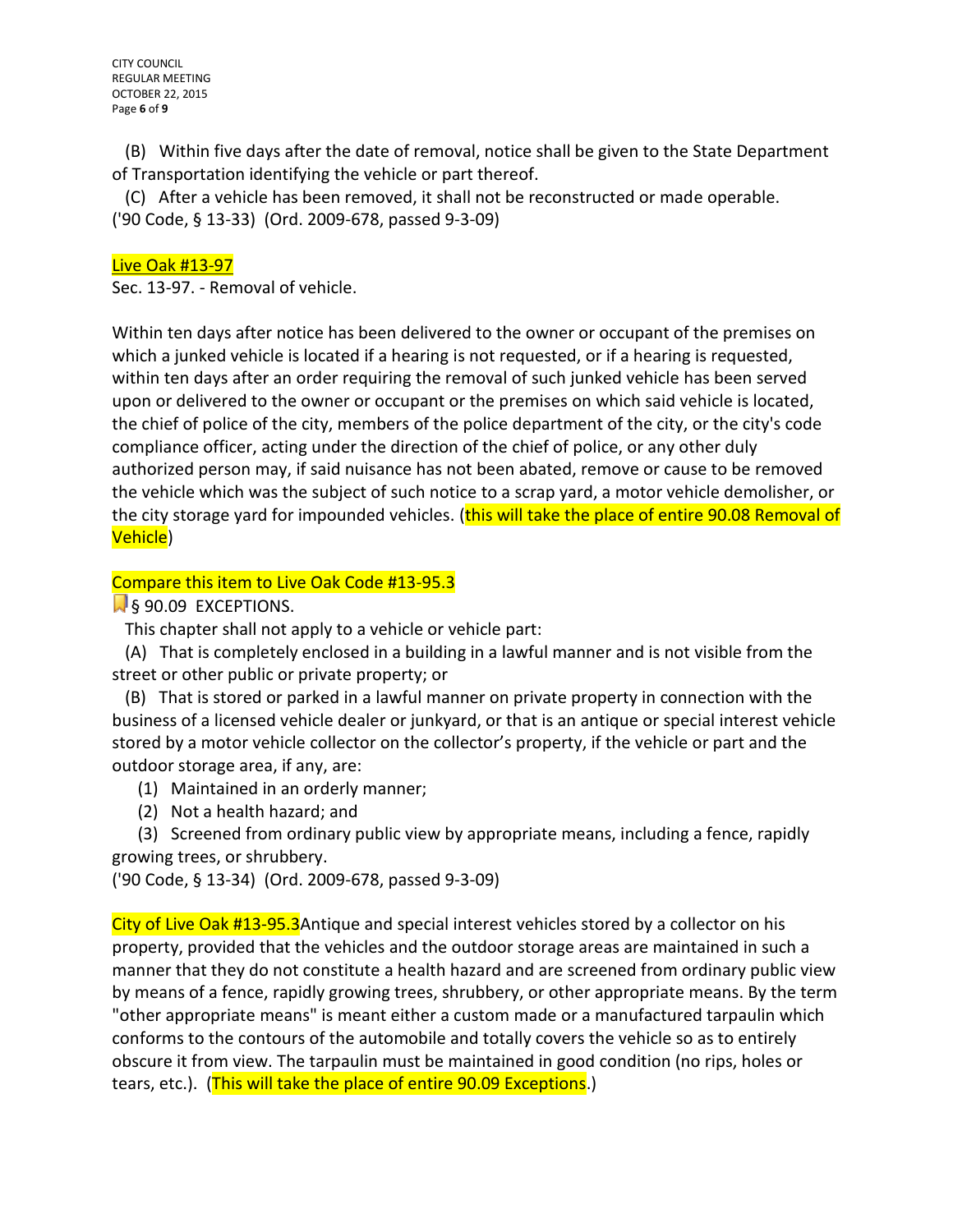## d. Discussion And Possible Action To Consider Resolution No. R-2015-661 Authorizing A Master Equipment Lease Purchase Agreement Between Community First National Bank, As Lessor, And City Of Kirby, As Lessee

Kevin Riedel, Fire Chief briefed Council on the bids he received for breathing apparatus.

Council Member Grant moved to accept Resolution No. R-2015-661 authorizing a master equipment lease purchase agreement between Community First National Bank, as lessor, and City of Kirby, as lessee; seconded by Mayor Pro-Tem Faulkner.

The motion carried with a 7-0 vote.

AYES: 7 NAYES: 0

## **9. Department Updates**

- a. Administration
- b. Public Works
- c. Finance
- d. Fire
- e. Police
- f. Animal Control

a. Administration – Monique Vernon, City Manager – Telegraph/Rutledge Project has been completed and we received a letter from the city engineer recommending acceptance and final payment of the project. The new City website is live and the on-line newsletter will be available on November 15. Bexar County reissued bids on the animal shelter. Introduced Tina Ynfante, Finance Director.

b. Public Works – Roger Aguillon, Public Works Director – Crack sealing project underway.

c. Finance – Monique Vernon, City Manager – Finances were discussed earlier.

d. Fire – Kevin Riedel, Fire Chief – October is Fire Prevention month, training on new apparatus, and received a \$3,500 grant from Koch.

e. Police – Kevin Bois, Police Chief – Responded to numerous calls and issued traffic citations. The warrant traffic officer has not been appointed yet.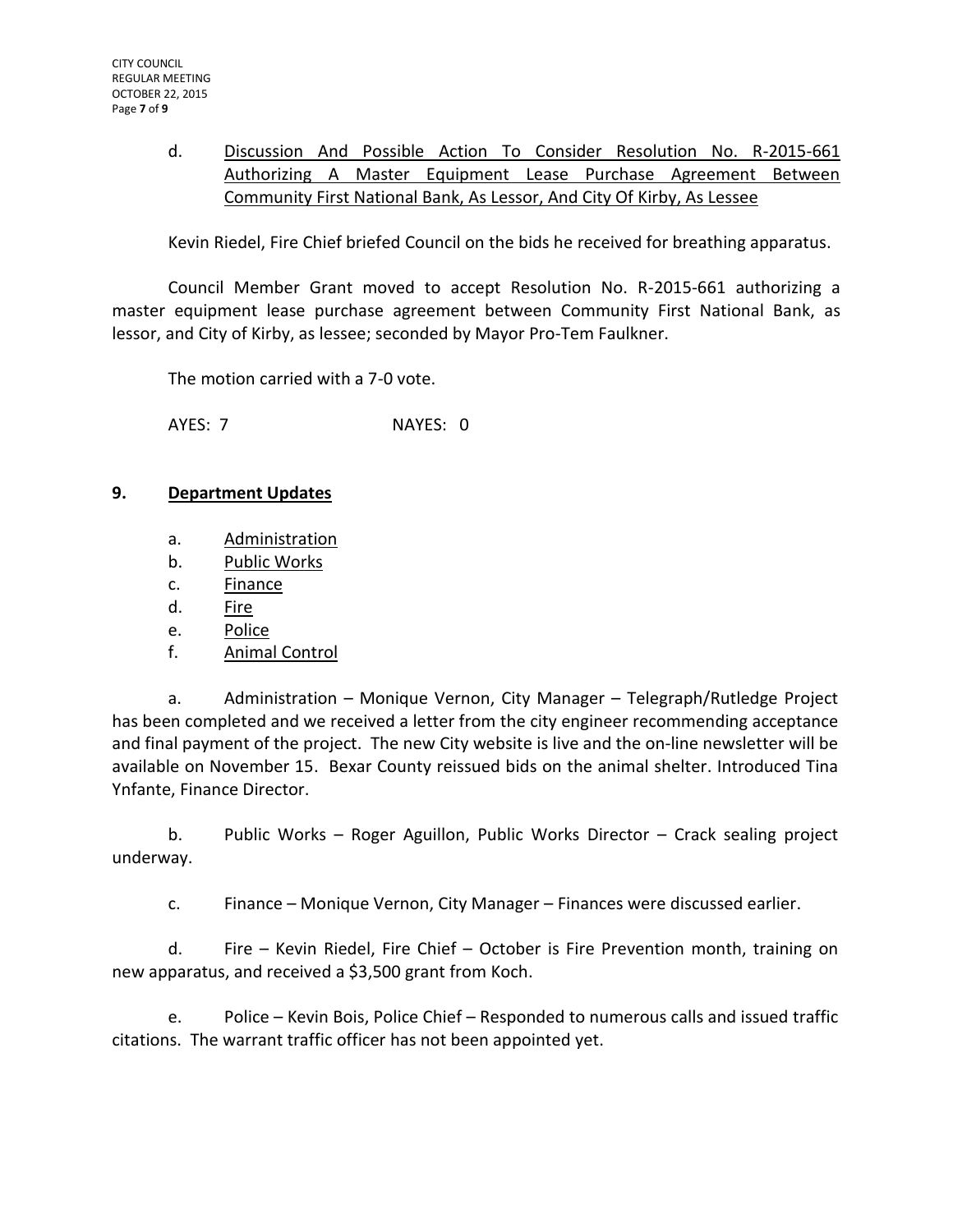f. Animal Control – Kevin Bois, Police Chief - First Annual Trunk or Treat will be held on Halloween night.

## **10. Requests and Announcements**

## a. Requests By Mayor And Council Members For Items To Be Placed On Future City Council Agendas And Announcements On City Events/Community Interests

Mayor Wilson – Recognized Sam Richardson for being honored as the "Volunteer of the Quarter" by the Randolph Metrocom Rotary Club. He was the first volunteer in the region to receive two nominations. Mayor Wilson and Mayor Pro-Tem Faulkner sent in nominations for Sam Richardson. Agenda items for our next Council meeting: Sewer/water line and water tower prices, proceed with solar panels on the fire station, and bring back Ordinance No. O-2015-775. On a future agenda ask Code Compliance officer to make a presentation that our streets are for transportation and not parking for company vehicles. On an agenda in December schedule a long range goal workshop and discuss the strategic plan.

Mayor Pro-Tem Faulkner – The next Ordinance Review Committee meeting is on Tuesday at 6:00 P.M. She attended the JISD school board meeting and the naming of the new school will be placed on the November agenda for another vote. She asked if an update on VIA was available. City Manager Vernon said they are waiting for final easement approval for the bus stops. Employee of the month needs to be on a regular basis. On Saturday she presented the proclamation for A-21 Walk for Freedom against Human Trafficking and the event was very interesting and enlightening. The VFW had their fall festival. On Saturday the police department and fire department were very busy. Comforting knowing our safety is never in question. UT System coordinator of children safety will provide six car seats for our police department as long as they can do some training on the safety and use of the car seats. We are still accepting candy donations for Animal Care Halloween Trunk or Treat. Kirby is the perfect place to hang out for Halloween and named all the events that will be held in Kirby.

Mayor Wilson – Saturday, October 24 Hermon Sons will celebrate  $100<sup>th</sup>$  Anniversary at Turner Bowling Club.

Council Member Lehman – Economic Development Committee will meet on November 13. The Senior Center will host two events: October 31 Senior Center Halloween Party and November 7 Bingo Night fundraiser.

Council Member Spradling – Welcomed Tina to Kirby City Hall. He asked for an item to be placed on the next agenda - invite the new prosecutor to meet the Council. For a future item he would like to see a demonstration or information on the cameras for automatic license plate reading for the warrant system. With the recent events that have occurred in Judson ISD